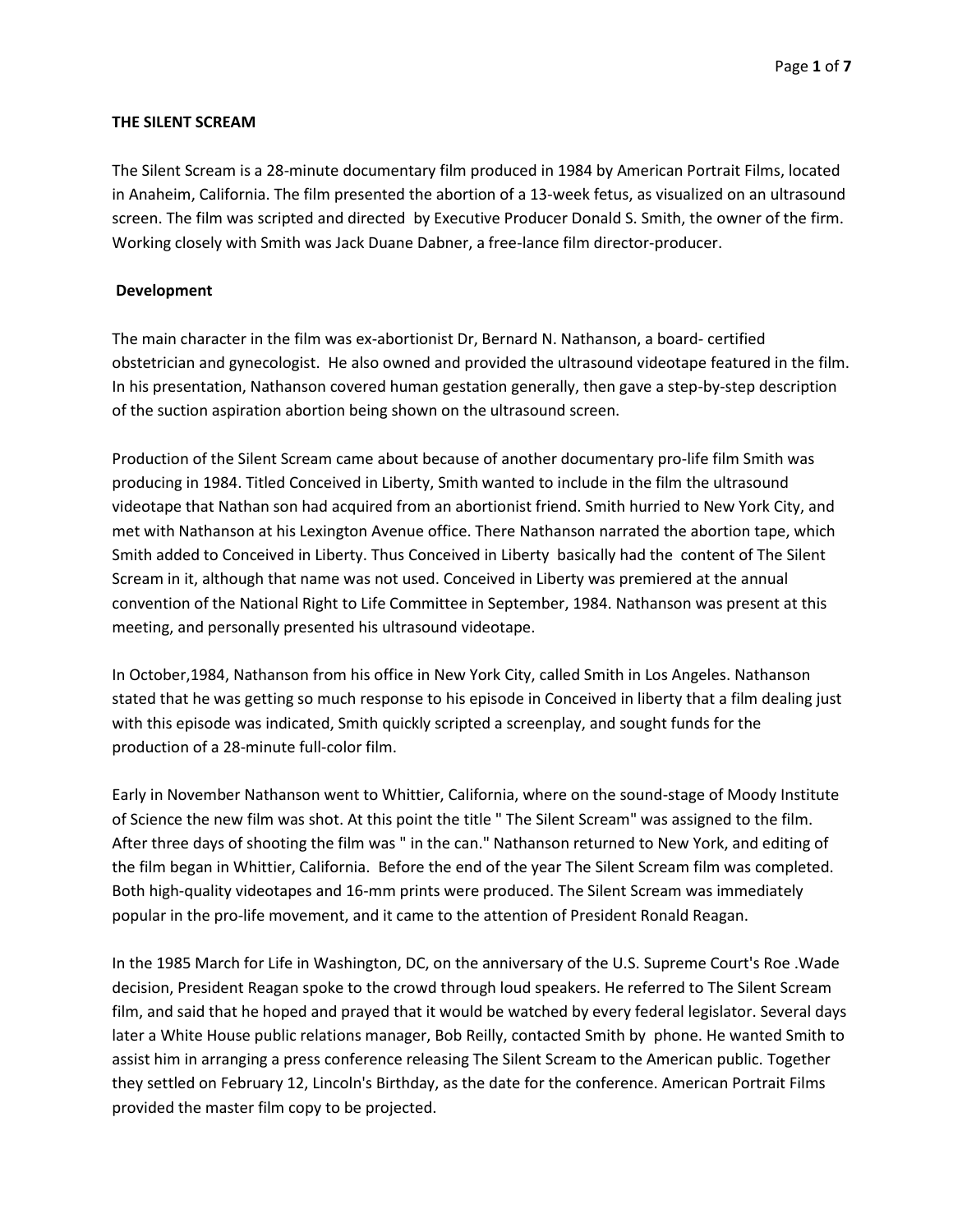The press conference was held in the Executive Office Building, which was considered to be a part of the White House. The press room was set up for showing The Silent Scream film'. About 50 press people were present, including Network TV with their cameras, radio reps with their recorders, and reporters from numerous newspapers and magazines. The conference was introduced by a White House Public Affairs representative, the lights were lowered, and the film was projected..

Smith and Nathanson were seated together on the stage, and a period for questioning commenced, Nathanson was addressed by the reporters, who wanted to know his professional motives and financial involvement in the film, Before the close of the conference, Smith gave to President Reagan, through a representative, a copy of The Silent Scream film wound on a gold-plated reel. He also gave to the congress 550 VHS video cassettes of the film, one for each senator, representative, and U.S. Supreme Court Justices.

That evening on network television clips from The Silent Scream were shown throughout the country, Newspapers like the Los Angeles Times also carried the complete story. This, in turn, resulted in conflict between the pro-life movement and the pro-abortion constituency. The pro-life community felt that for the first time the truth was being shown.

The Silent Scream film became so well known in pro-life circles that Nathanson was invited to visit and speak in several countries. The first place he planned to go was South America. where he would be speaking to either a Spanish or a Portuguese audience. After that he wanted to go to Europe. To assist him with these professional visits, American Portrait films produced lip-sync translations of The Silent Scream in Spanish, Portuguese, Italian, French, German, Japanese, and Korean. In addition, a translation kit was created which allowed countries to make their own translations. By virtue of these translations, The Silent Scream became the most viewed piece of pro-life information in the world.

#### **Overview**

Nathanson, an obstetrician, serves as both the medical expert and narrator of the film, describing the events of the abortion as they unfold. He begins by stating the viewer is about to witness the "dazzling" new "science of fetology" and to witness an abortion in real time "from the victim's vantage point."[5] The film compiled a series of still ultrasound images of the abortion of a twelve-week-old fetus, which Nathanson describes as a child, spliced together to create the video.

Prior to presenting the ultrasound images, Nathanson displays the instruments employed in a typical suction aspiration abortion. He describes how each instrument is inserted into the pregnant woman's body in the course of performing an abortion. Nathanson points out that the head of a 12-week-old fetus is too large to be removed by the suction apparatus, and must be first crushed with a special forceps before being taken out of the woman's body. Nathanson observes that the fetus at this age has had measurable brain waves for six weeks.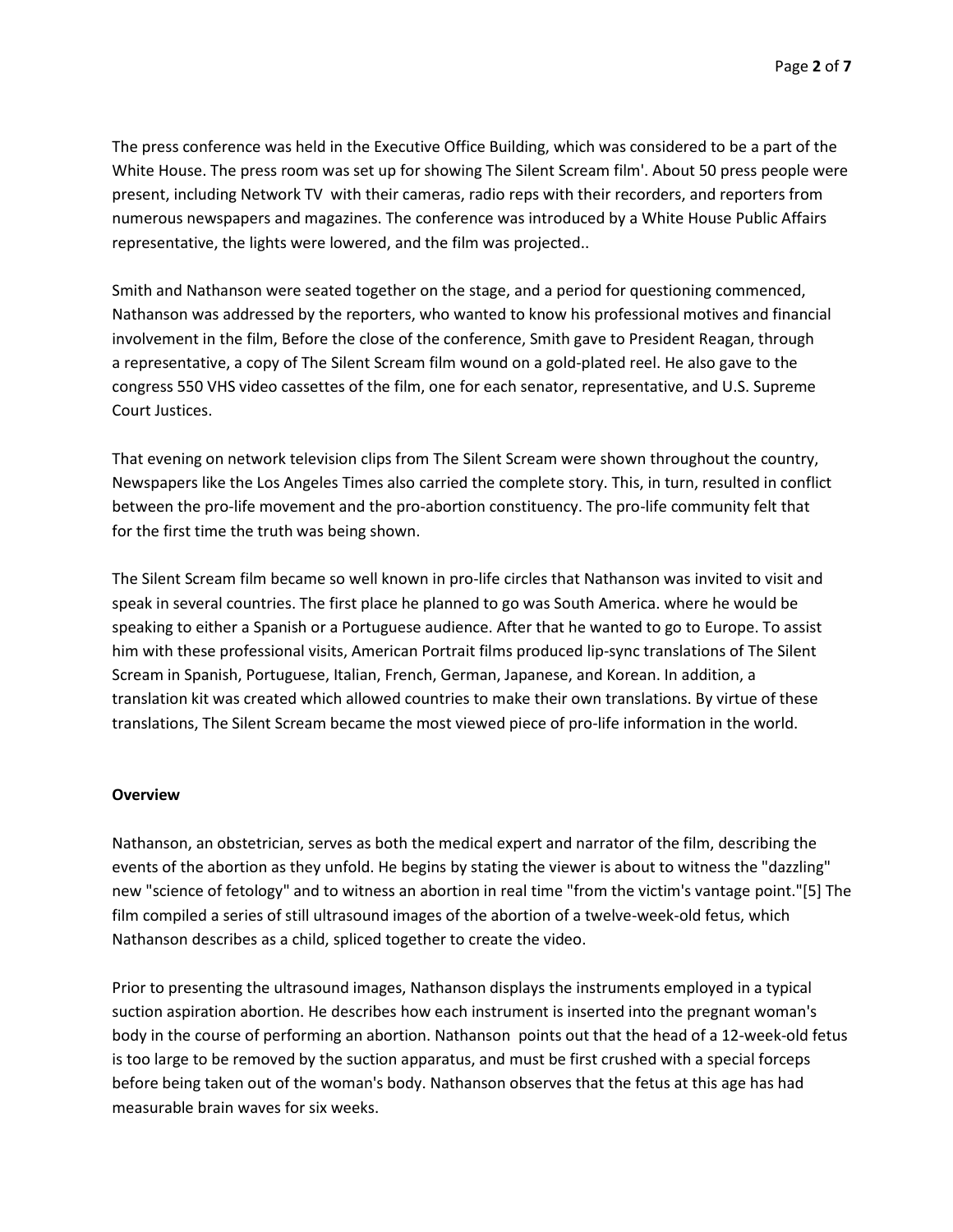As a specialist in the abortion procedure, Nathanson narrates what is taking place in the film, describing the steps of the abortion procedure as they occur. He begins by stating that the viewer of the film is about to witness "the dazzling new science of Fetology," and to "view an abortion in real time from the victim's vantage point " The film comprised a continuous series of moving ultrasound images of the abortion of a 12-week-old fetus. In his description, Nathanson refers to the fetus as a "child."

In continuing his presentation, Nathanson then sits by a television screen showing an ultrasound sector scan image of a fetus in a woman's womb. Images of an abortion appear on the screen, and Nathanson explains what is happening as the canola continues to evacuate the womb. This suction canola is referred to as a lethal weapon that will "dismember, crush, and destroy" a living human being.

Nathanson proceeds to observe that the fetus is reacting to the invasion of the womb and attempts to escape the canola, describing it as a "child being torn apart by the unfeeling steel instruments of the abortionist."[6] He notes how the fetus' heartbeat speeds up and how it seems to open its mouth in a "chilling silent scream."[6] The film culminates in the now-famous "silent scream" which is accompanied with shrill musical accompaniment.[5] Nathanson concludes the film by discussing the implications behind hiding this material from women. He believes the film is necessary in keeping women informed on matters concerning abortion. This was the first time the images of an aborted fetus were given an electronic platform, as opposed to the printed form of the imagery used in prior years.[2]

#### **Reception**

The Silent Scream was viewed by its producer and by the pro-life lobby as a tool capable of swaying public opinion against abortion.[4] The film premiered on televangelist Jerry Farwell's program,[2] and aired five times over the span of a month on major television networks.[5] The film was later distributed widely to high schools and colleges and, according to TIME, "embraced as an effective propaganda weapon by rightto-life organizations." The film was popular among people who opposed abortion, even being shown at the White House by then-President Ronald Reagan.[7] Reagan said that "if every member of Congress could see that film, they would move quickly to end the tragedy of abortion."[6] The film's producers reportedly planned to send copies to every member of the United States Congress and to the Justice of the Supreme Court of the United States upon its release.[4] Some opponents of abortion touted the film as proof that their opposition was science-based.[2]

#### **Medical community**

Many members of the medical community were critical of the film, describing it as misleading and deceptive. To deal with this controversy, Smith published a book in 1985 titled The Silent Scream. It included the complete text of the film, and the position of 14 medical doctors and scientists attesting to the accuracy of The Silent Scream film.

Included was an affidavit by Ian Donald, M.D.<sup>3</sup>I, the undersigned, Ian Donald, formerly Regis Professor of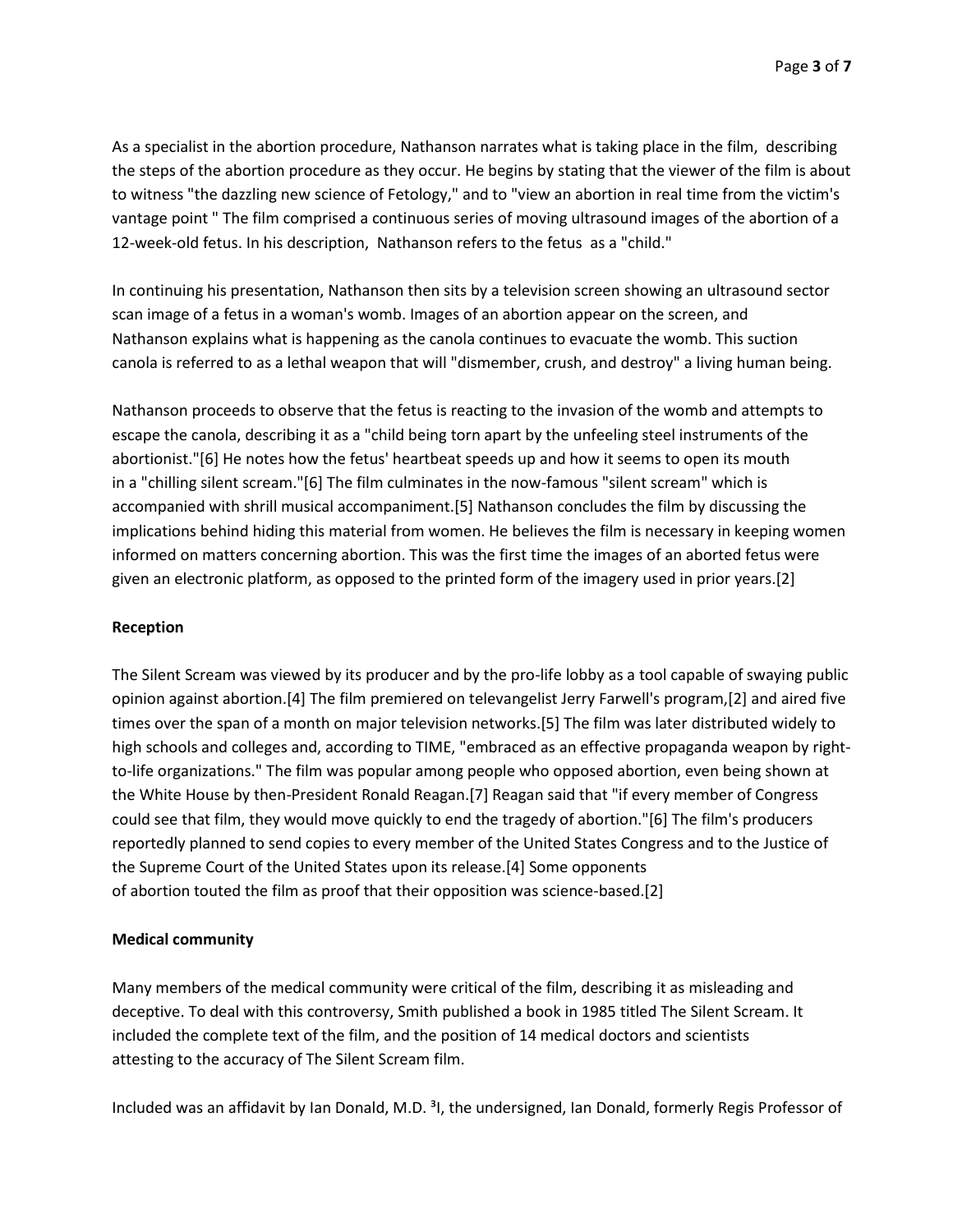Midwifery at Glasgow University from 1954 until 1976 and thereafter Honorary Obstetrician at the Western General Hospital Edinburgh until 1981 and Honorary Research Consultant at the National Maternity Hospital Dublin, having had experience in the development and exploitation of Diagnostic Ultrasound, particularly in Obstetrics from 1955 onwards until 1981, the last four years of which were much taken up with filming fetal activity at various stages of pregnancy, particularly the first half thereof, have now studied Dr. Nathanson<sup>1</sup>s video-tape film entitled "The Silent Scream" not less than four times and affirm that I am of the opinion that the fetal activities depicted by ultrasonic real-time scanning in this film are not faked nor the result of artifact intentional or otherwise.<sup>2</sup>

Signed by Ian Donald, M.D., C.B.E., D.Sc.,F.R.C.O.G., F.R.C.S. (Glasgow), Hon. F.A.C.O.G.

Richard Berkowitz, professor of obstetrics and gynecology at Mount Sinai Medical Center, described the film as "factually misleading and unfair".[4] John Hobbins of the Yale School of Medicine called the film's use of special effects deceptive, a form of "technical flimflam." He pointed out that the film of the ultrasound is initially run at slow speed, but that it is sped up when surgical instruments are introduced to give the impression that "the fetus is thrashing about in alarm." about in alarm." Hobbins questioned the titular "scream", noting that "the fetus spends lots of time with its mouth open", that the "scream" may have been a yawn, and also that "mouth" identified on the blurry ultrasound in the film may in fact have been the space between the fetal chin and chest.[4] Edward Myer, chairman of pediatrics at the University of Virginia stated that, at twelve weeks, the brain is not sufficiently developed for a fetus to be able to feel pain.[8]

Fetal development experts argued that, contrary to Nathan son's assertion in the film, a fetus cannot perceive danger or make purposeful movements. David Bodian, a neurobiologist at Johns Hopkins School of Medicine, stated that doctors had no evidence that a twelve-week-old fetus could feel pain, but noted the possibility of a reflex movement by a fetus in response to external stimuli such as surgical instruments.

The size of the ultrasound image and of the fetus model used was also misleading, Appearing to show a fetus the size of a full-term baby, while in actuality a twelve-week-old fetus is under two inches long.[4]

#### **Pro-choice community**

Ron Fitzsimmons, of the National Abortion Rights Action League, stated that "it has forced us to respond."[4] In 1985, Planned Parenthood Federation of America (PPFA) produced a brochure in response, titled The Facts Speak Louder than "The Silent Scream", which described the video as "riddled with scientific, medical, and legal inaccuracies as well as misleading statements and exaggerations".[9][10][11] PPFA convened what it described as "a panel of internationally known and respected physicians" to review and critique the film, and issue a rebuttal of the claims made, including fetal pain, purposeful movement, and the titular "scream."[7][11] PPFA also produced its own film, in which women, doctors, and other experts responded to the claims made in The Silent Scream,[12] and which criticized it as portraying pregnant women as childlike and unfit to hold reproductive rights.[13]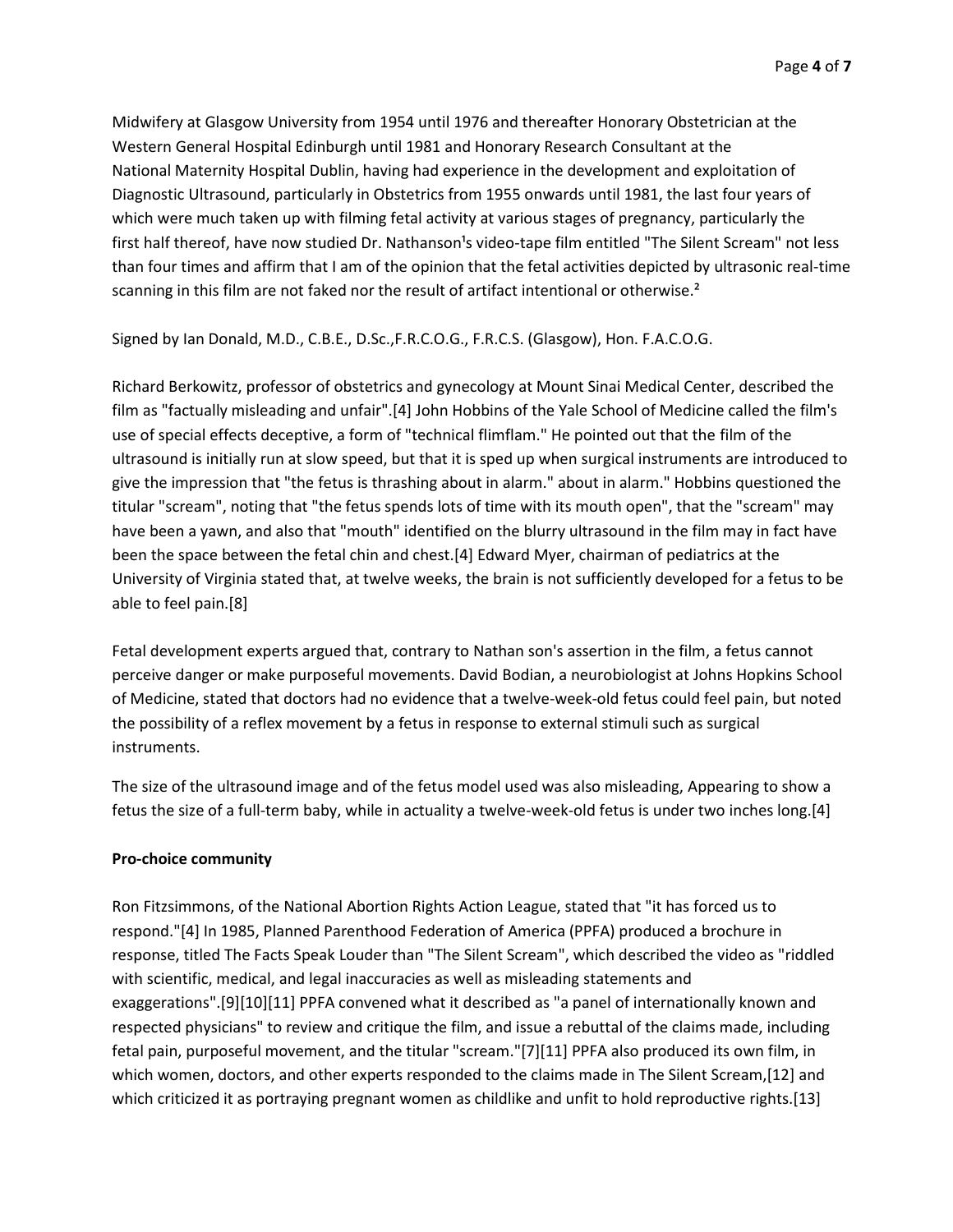Author and journalist Katie Roiphe described the video as "extremely suspect propaganda" and "essentially a horror movie that used frank distortions."[3]

Political scientist and pro-choice activist Rosalind P. Petchesky described "its visual distortions and verbal fraud" and said it "belongs in the realm of cultural representation rather than... medical evidence."[2]

Nathanson accused his critics of making excuses. On Nightline, Nathanson responded to a doctor from Cornell Medical College with the comment, "If pro-choice advocates think that they<sup>1</sup>re going to see the fetus happily sliding down the suction tube waving and smiling as it goes by, they<sup>1</sup>re in for a truly paralyzing shock."[14] Nathanson later called pro-choice activists' response to the film "clever," in that he said they focused on whether the fetus feels pain during an abortion. Nathanson observed that the film had made no claims about fetal pain, so "the transmogrification of the brutality depicted in the video into a rather jejune argument about the ability of the fetus to feel pain was a remarkably astute prochoice strategy."[15]

The film Silent Scream was not made to support a particular political or economic strategy. The purpose of the film was to display scientifically what occurs during an abortion of a 12 week old child. Biologically the 12 week old child<sup>1</sup>s body is known to have every organ system present in the adult human body including the nervous system. In the absence of actual auditory evidence, we may logically assume that the 12 week old child<sup>1</sup>s nervous system is capable of experiencing pain.

## **Legacy**

The Silent Scream has been credited with winning "many converts to the pro-life cause" by its graphic scenes that shocked many viewers.[16] The film helped "to shift the public focus from the horror stories of women who had suffered back-alley abortions to the horror movie of a fetus undergoing one."[17] The film has been very important for the pro-life movement and is widely available for purchase or download.[18]

Nathanson later produced a follow-up film, Eclipse of Reason, depicting a late-term abortion procedure known as dilation and evacuation (D&E).

# **References**

# \*http://www.crusadeforlife.org/innocent%20blood.htm

\*Petchesky, Rosalind Pollack (1987). "Fetal Images: The Power of Visual Culture in the Politics of Reproduction". Feminist Studies 13 (2): 26392. doi:10.2307/3177802. JSTOR 3177802.

\*Roiphe, Katie (2008-01-01). "Choice words". Guardian Unlimited (Guardian News and Media). Retrieved 2008-01-01.

\*Wallis, Claudia; Banta, Kenneth W. (March 25, 1985). "Medicine: Silent Scream". TIME. Retrieved March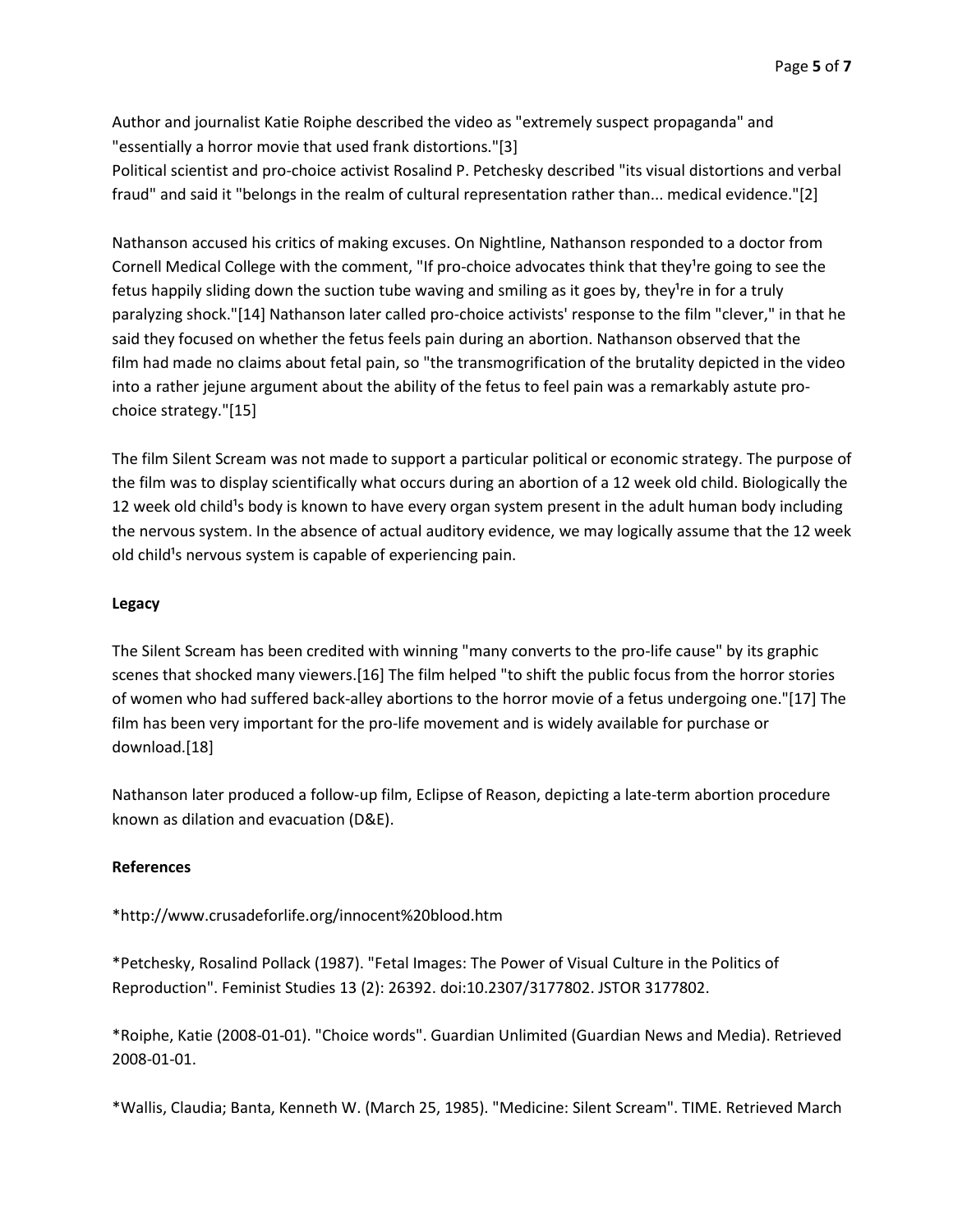17, 2011.

\*Pickering, B., & Lake, R. 1999. "Visual Images as (opposed to?) Reason: The Argument of Eclipse of Reason." Conference Proceedings National Communication Association/American Forensic Association (Alta Conference on Argumentation), 253-261. Retrieved from Communication & Mass Media Complete database.[verification needed]

\*ziti, Robert T.; Lash, Carolyn (February 4, 1985). "Abortion: New Heat Over an Old Issue". Time.

\*7DeParle, Jason (April 1989). "Beyond the legal right; why liberals and feminists don't like to talk about the morality of abortion". The Washington Monthly. Retrieved 2008-01-01.

\*8Braden, Tom (February 28, 1985). "'The Silent Scream' is not accurate". The Gadsden Times. Retrieved May 4, 2015.

\*9Dubow, Sara (2010). Ourselves Unborn: A History of the Fetus in Modern America. Oxford University Press. p. 160. ISBN 978-0-19-532343-6.

\*10Stafford, N. (2011). "Bernard Nathanson". BMJ 342: d1358. doi:10.1136/bmj.d1358.

\*11"The Facts Speak Louder than "The Silent Scream"" (PDF) (Press release). Planned Parenthood Federation of America. March 2002 [1985].

\*12Frey, Lawrence R. (2002). New directions in group communication. SAGE. p. 153. ISBN 978-0-7619- 1281-1.

\*13Matthews, Sandra; Wexler, Laura (2000). Pregnant pictures. Rutledge. p. 10. ISBN 978-0-521-30014-8.

\*14Grimes, W. (Feb 21, 2011). "B. N. Nathanson, 84, Dies; Changed Sides on Abortion". New York Times.

\*15Nathanson, Bernard (2001). The Hand of God: A Journey from Death to Life by the Abortion Doctor Who Changed His Mind. Regnery. pp. 14142. ISBN 978-0-89526-174-8.

\*16New, Michael J. (Feb 22, 2011). "The Pro-Life Legacy of Dr. Bernard Nathanson". National Review.

\*17Gibbs, Nancy (Dec 6, 2006). "Can a Fetus Feel Pain?". TIME. Retrieved Sep 10, 2011.

18.McBride, D. (2008). Abortion in the United States: A Reference Handbook. ABC-CLIO. p. 278. ISBN 978- 1-59884-098-8.

Original 1984 VHS cover Directed by Jack Duane Dabner